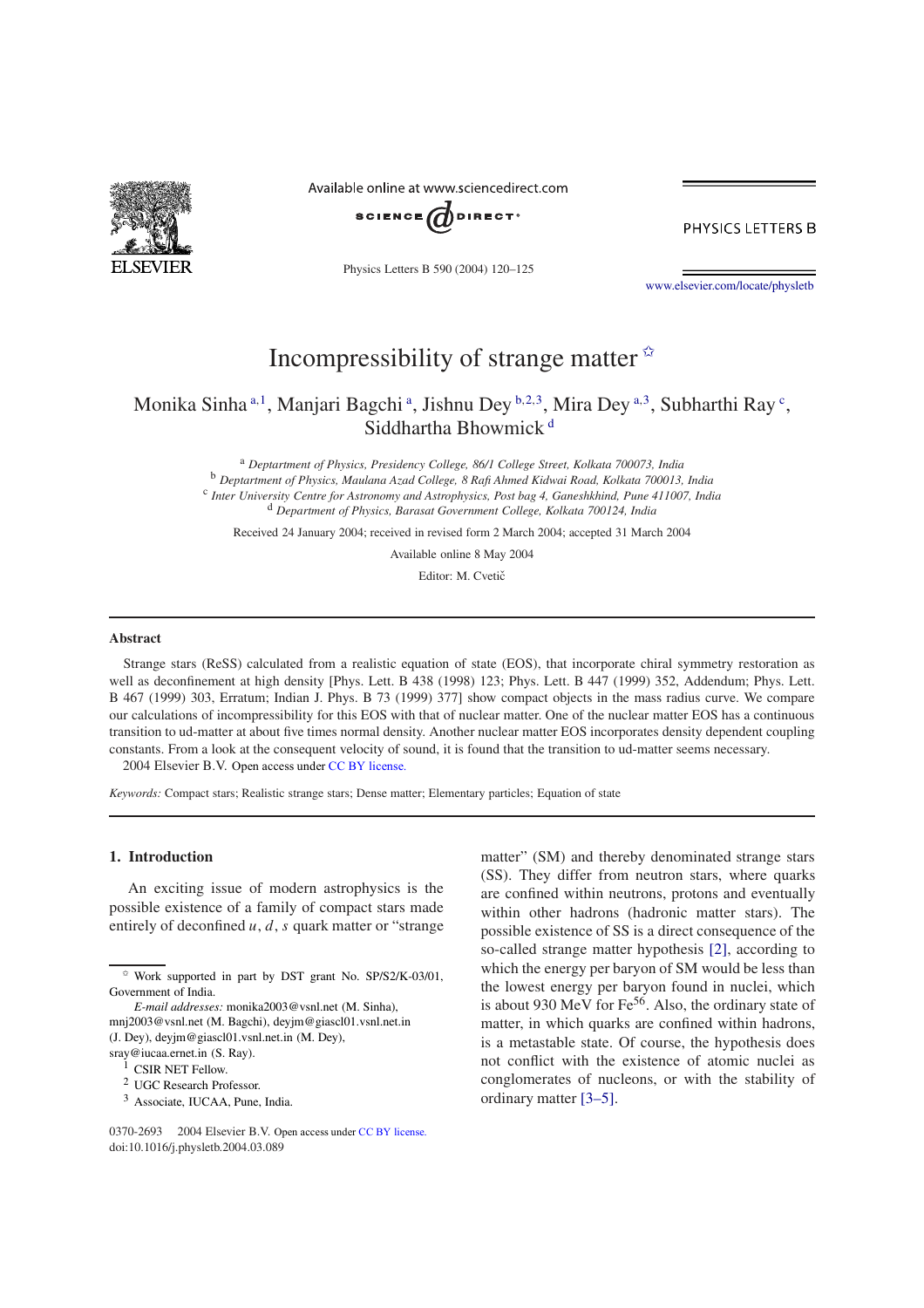

Fig. 1. Mass and radius of stable stars with the strange star EOS (left curve) and neutron star EOS (right curve), which are solutions of the Tolman–Oppenheimer–Volkoff (TOV) equations of general relativity. Note that while the self sustained strange star systems can have small masses and radii, the neutron stars have larger radii for smaller masses since they are bound by gravitation alone.

The best observational evidence for the existence of quark stars come from some compact objects, the X-ray burst sources SAX J1808.4-3658 (the SAX in short) and 4U 1728-34, the X-ray pulsar Her X-1 and the superburster 4U 1820-30. The first is the most stable pulsating X-ray source known to man as of now. This star is claimed to have a mass  $M \times \sim 1.4 M_{\odot}$  and a radius of about 7 km s [6]. Coupled to this claim are the various other evidences for the existence of SS, such as the possible explanation of the two kHz quasiperiodic oscillations in 4U 1728-34 [7] and the quarknova explanation for  $γ$ -ray bursts [8].

The expected behaviour of SS is directly opposite to that of a neutron star as Fig. 1 shows. The mass of 4U 1728-34 is claimed to be less than  $1.1M_{\odot}$  in Li et al. [7], which places it much lower in the M–R plot and thus it could be still gaining mass and is not expected to be as stable as the SAX. So for example, there is a clear answer [9] to the question posed by Franco [10]: why are the pulsations of SAX not attenuated, as they are in 4U 1728-34?

From a basic point of view the equation of state for SM should be calculated solving QCD at finite density. As we know, such a fundamental approach is presently not feasible even if one takes recourse to the large colour philosophy of 't Hooft [11]. A way out was found by Witten [12] when he suggested that one can borrow a phenomenological potential from the meson sector and use it for baryonic matter. Therefore,



Fig. 2. Strange matter EOS employed by D98 show respective stable points. The solid line for is EOS1, the dotted line for EOS2 and the dashed line for EOS3. All have the minimum at energy per baryon less than that of  $Fe^{56}$ .

one has to rely on phenomenological models. In this work, we use different equations of state (EOS) of SM proposed by Dey et al. [1] using the phenomenological Richardson potential. Other variants are now being proposed, for example, the chromo dielectric model calculations of Malheiro et al. [13].

Fig. 2 shows the energy per baryon for the EOS of [1]. One of them (EOS1, SS1 of [6]) has a minimum at  $E/A = 888.8$  MeV compared to 930.4 of Fe<sup>56</sup>, i.e., as much as 40 MeV below. The other two have this minimum at 911 MeV and 926 MeV, respectively, both less than the normal density of nuclear matter. The pressure at this point is zero and this marks the surface of the star in the implementation of the wellknown TOV equation. These curves clearly show that the system can fluctuate about this minimum, so that the zero pressure point can vary.

## **2. Incompressibility: its implication for Witten's Cosmic separation of phase scenario**

In nuclear physics incompressibility is defined as [14]

$$
K = 9\frac{\partial}{\partial n}\left(n^2 \frac{\partial \varepsilon}{\partial n}\right),\tag{1}
$$

where  $\varepsilon = E/A$  is the energy per particle of the nuclear matter and  $n$  is the number density. The relation of  $K$  with bulk modulus  $B$  is

$$
K = \frac{9B}{n}.\tag{2}
$$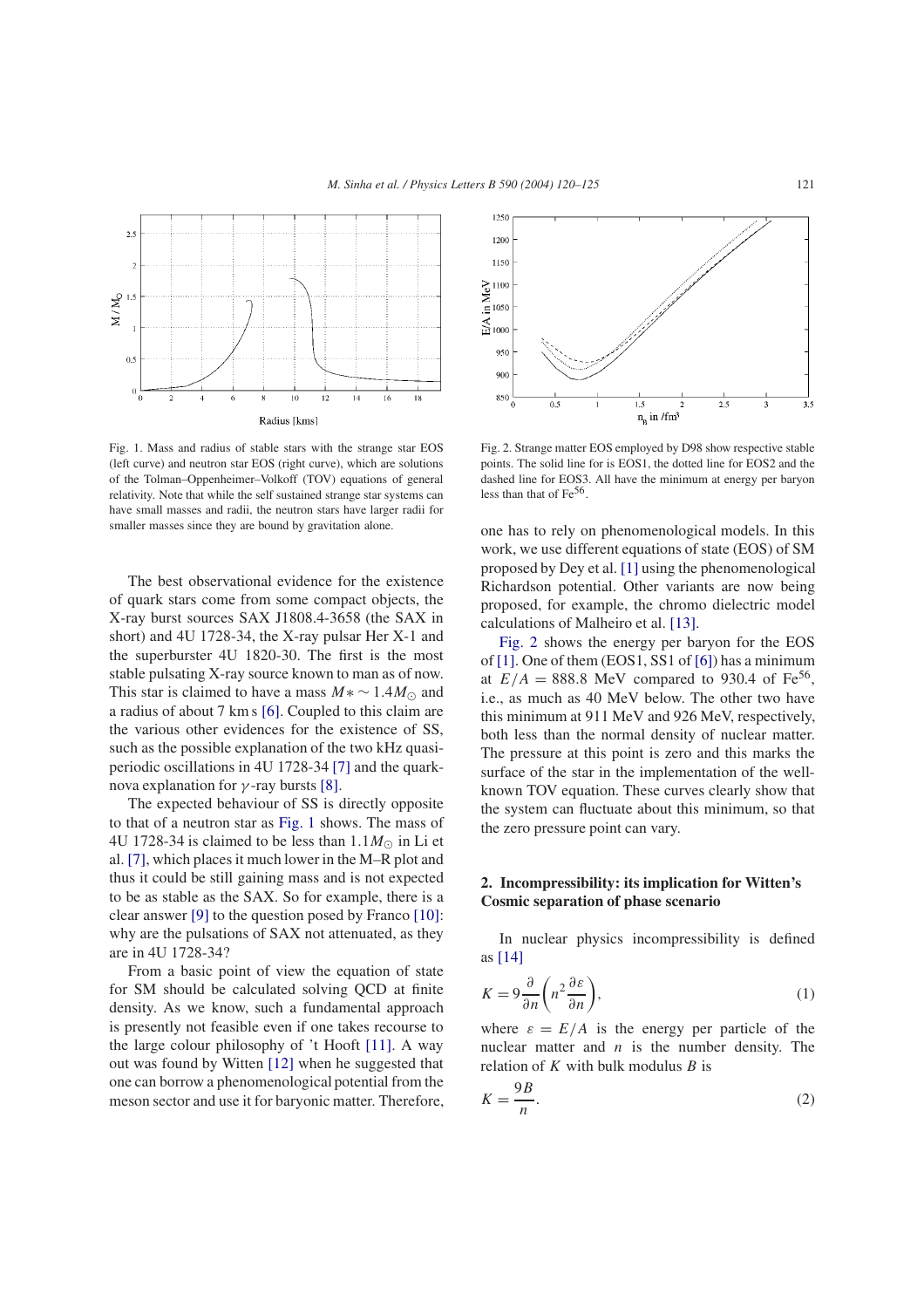| Table 1                      |  |  |
|------------------------------|--|--|
| Parameters for the three EOS |  |  |

| <b>EOS</b>       |       | $\alpha_{\rm s}$ |     | $M_Q$ (MeV) | $M_G/M_\odot$ | $R$ (km) | $n_s/n_0$ |
|------------------|-------|------------------|-----|-------------|---------------|----------|-----------|
| EOS1             | 0.333 | 0.20             | 100 | 310         | 1.437         | 7.055    | 4.586     |
| EOS <sub>2</sub> | 0.333 | 0.25             | 100 | 310         | . 410         | 6.95     | 4.595     |
| EOS3             | 0.286 | 0.20             | 100 | 310         | 1.325         | 6.5187   | 5.048     |

 $K$  has been calculated in many models. In particular, Bhaduri et al. [14] used the non-relativistic constituent quark model, as well as the bag model, to calculate  $K_A$ as a function of  $n$  for the nucleon and the delta. They found that the nucleon has an incompressibility  $K_N$ of about 1200 MeV, about six times that of nuclear matter. They also suggested that at high density  $K_A$ matches onto quark gas incompressibility.

The velocity of sound in units of light velocity  $c$  is given by

$$
v = \sqrt{K/9\varepsilon}.\tag{3}
$$

The simple models of quark matter considered in [1] use a Hamiltonian with an interquark potential with two parts, a scalar component (the density dependent mass term) and a vector potential originating from gluon exchanges. In the absence of an exact evaluation from QCD, this vector part is borrowed from meson phenomenology [15]. In common with the phenomenological bag model, it has built in asymptotic freedom and quark confinement (linear). In order to restore the approximate chiral symmetry of QCD at high densities, an ansatz is used for the constituent masses, viz.,

$$
M(n) = M_Q \operatorname{sech}\left(v \frac{n}{n_0}\right),\tag{4}
$$

where  $n_0$  is normal nuclear matter density and  $\nu$  is a parameter. There may be several EOS's for different choices of parameters employed to obtain the EOS. Some of them are given in the Table 1. There  $\alpha_s$  is perturbative quark gluon coupling and  $\Lambda$  is the scale parameter appeared in the vector potential. Changing other parameters one can obtain more EOS's. The Table 1 also shows the masses  $(M_G)$ , radii (R) and the number density  $(n<sub>s</sub>)$  at star surface of maximum mass strange stars obtained from the corresponding EOS's. The surface of the stars occur at the minimum  $\varepsilon$  where pressure is zero.



Fig. 3. Incompressibility as a function of density ratio for EOS's for different EOS's given in Table 1. The solid curve for EOS1, the dotted curve for EOS2 and the dashed curve for EOS3.

The general behaviour of the curves is relatively insensitive to the parameter  $\nu$  in  $M(n)$  as well as the gluon mass, as evident from the Fig. 3.

In Fig. 4, K with three values of  $M<sub>O</sub>$  implying different running masses,  $M(n)$ , is plotted as a function of the density expressed by its ratio to  $n_0$ . Given for comparison, is the incompressibility  $K_a$  of a perturbative massless three flavour quark gas consisting of zero mass current quarks [14] using the energy expression given in [16] to order  $\alpha_s^2$ .

It can be seen that as  $M<sub>O</sub>$  decreases, the nature of the relation approaches the perturbative case of [14]. At high density our incompressibility and that due to Baym [16] matches, showing the onset of chiral symmetry restoration. In EOS1 for uds-matter, the minimum of  $\varepsilon$  occurs at about 4.586 $n_0$ . Nucleation may occur at a density less than this value of  $n$ . This corresponds to a radius of about 0.67 fm for a baryon. For EOS1 we find  $K$  to be 1.293 GeV per quark at the star surface.

It is encouraging to see that this roughly matches with the compressibility  $K_N$  so that no 'phase expands' explosively'. In the Cosmic separation of phase scenario, Witten [12] had indicated at the outset that he had assumed the process of phase transition to occur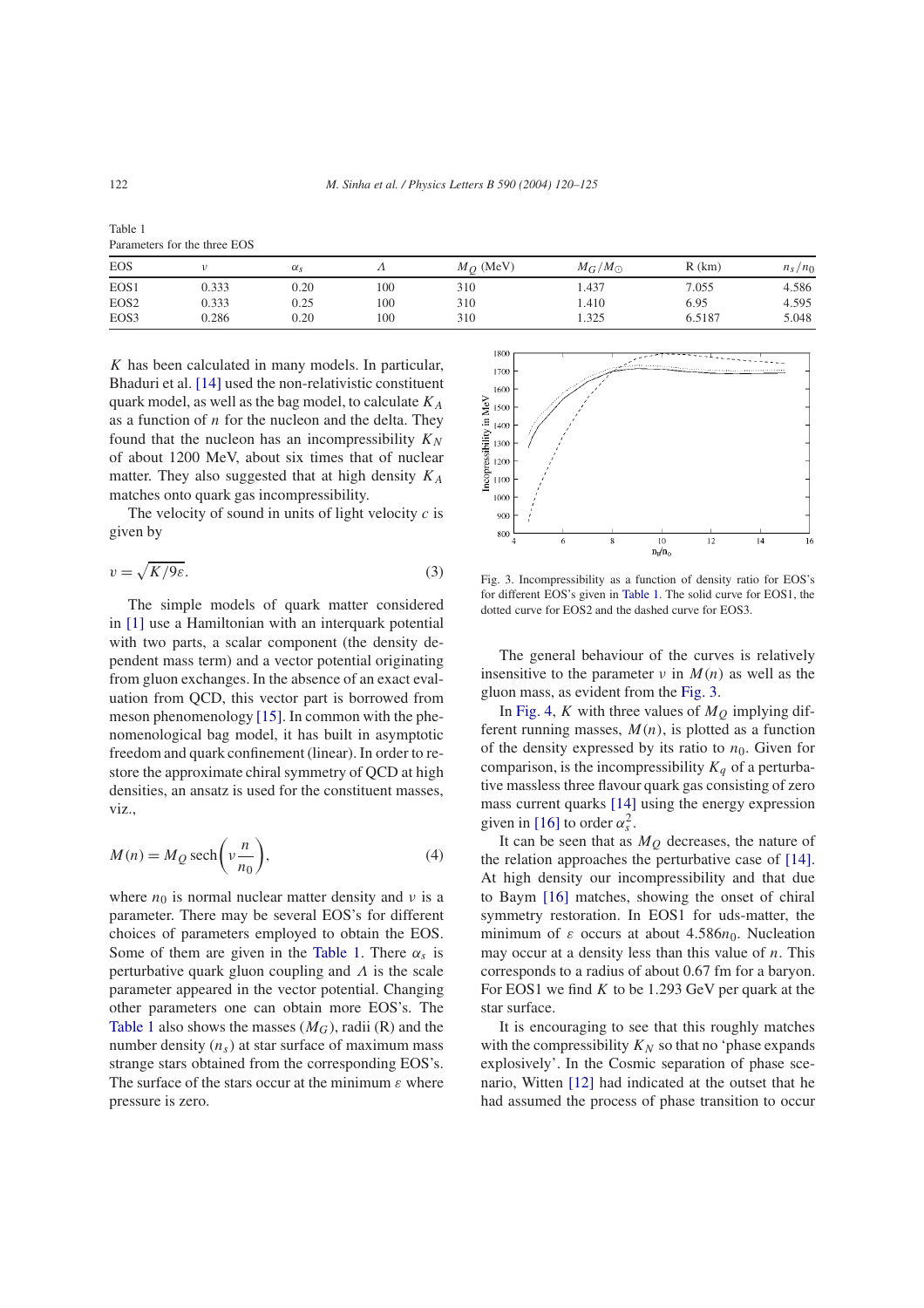

Fig. 4. Incompressibility as a function of density ratio for EOS's with different constituent mass as parameter. Dashed lines correspond to perturbative massless three flavour quark gas with different values of  $\alpha_s$  (see [14,16]).



Fig. 5. Velocity of sound,  $v_s$  as a function of density ratio. The solid line is for EOS1, the dotted for EOS2 and the dashed for EOS3.

smoothly without important departure from equilibrium. If the two phases were compressed with significantly different rates, there would be inhomogenieties set up.

But near the star surface at  $n \sim 4$  to 5 $n_0$  the matter is more incompressible showing a stiffer surface. This is in keeping with the stability of strange stars observed analytically with the Vaidya–Tikekar metric by Sharma et al. [17].

The velocity of sound,  $v_s$  peaks somewhere around the middle of the star and then falls off. We show it for three different EOS in Fig. 5 with parameters given in Table 1.

Next we turn to the model of Zimanyi and Moszkowski [18], where the coupling constants are density dependent. It was shown [19] that the quark condensate derived from this model via the Hellmann–



Fig. 6. Incompressibility of neutron matter (ZM model) with three strange matter EOS's for different constituent mass as parameter as a function of density ratio. The solid line is for neutron matter, the dotted for  $M_Q = 350$  MeV, the dash-dot for  $M_Q = 310$  MeV and the dashed for  $M_Q = 200$  MeV.



Fig. 7. Velocity of sound,  $v_s$  as a function of density ratio for ZM neutron matter.

Feynman theorem is physically acceptable in this model. Details may be found in [19] but the essence is that in the more conventional Walecka model the condensate increases with density whereas in QCD a decrease is expected. The incompressibility and the velocity of sound in the ZM model are shown in Figs. 6 and 7, respectively. At density 14 times normal, the velocity is close to that of a non-interacting massless gas.

In a recent paper [20] Krein and Vizcarra (KV in short) have put forward an EOS for nuclear matter which exhibits a transition from hadronic to quark matter. KV start from a microscopic quark–meson coupling Hamiltonian with a density dependent quark– quark interaction and construct an effective quark– hadron Hamiltonian which contains interactions that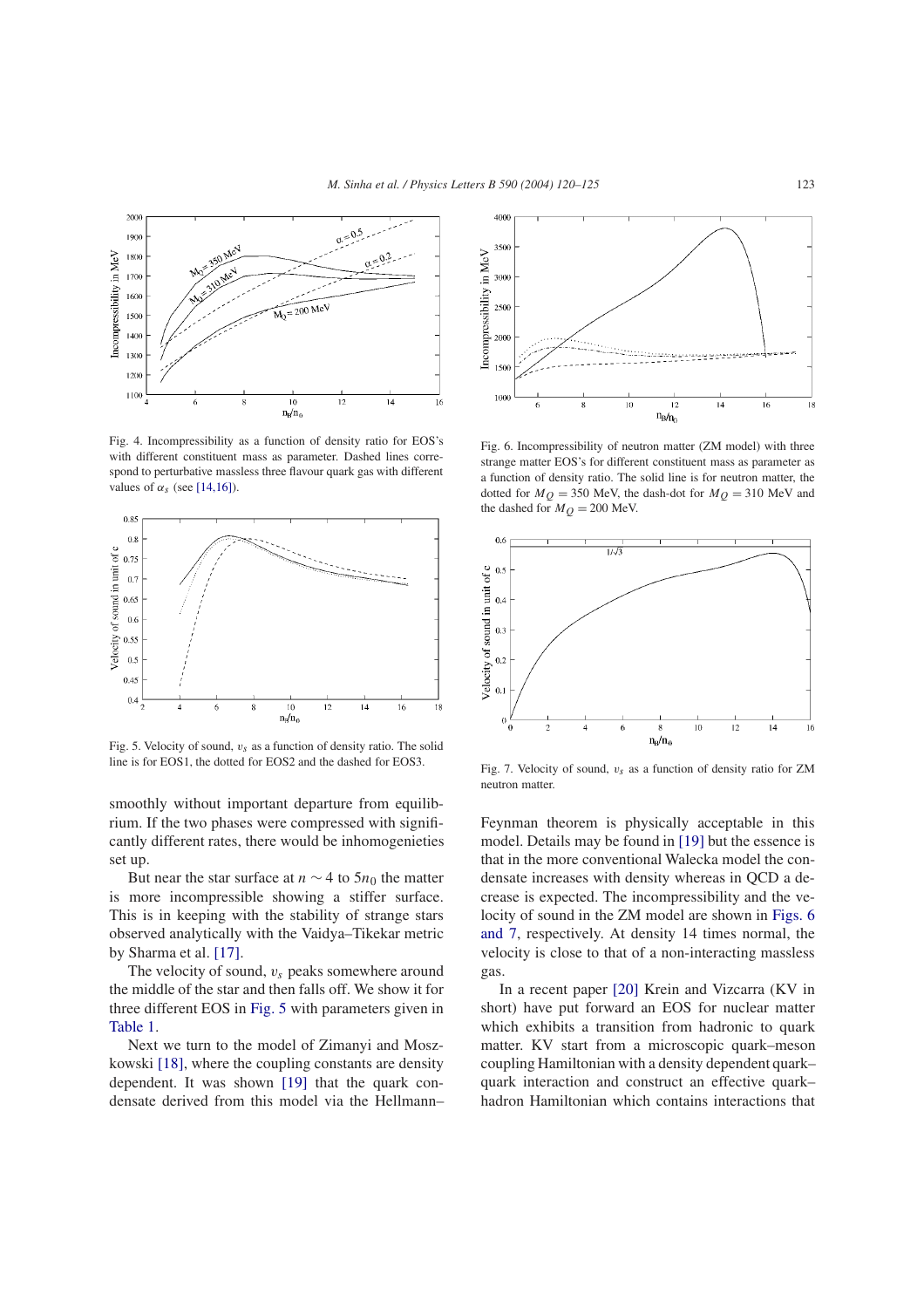

Fig. 8. Incompressibility as a function of density ratio for pure nuclear matter and quark–nucleon system.

lead to quark deconfinement at sufficiently high densities. At low densities, their model is equivalent to a nuclear matter with confined quarks, i.e., a system of non-overlapping baryons interacting through effective scalar and vector meson degrees of freedom, while at very high densities it is ud quark matter. The  $K_{NM}$ at the saturation density is fitted to be 248 MeV. This EOS also gives a smooth phase transition of quark into nuclear matter and thus, conforms to Witten's assumption. Interestingly enough, the transition takes place at about  $\sim$  5*n*<sub>0</sub>.

The KV model does not incorporate strange quarks so that comparison with our EOS is not directly meaningful. However, it is quite possible that the signal results of the KV calculations mean that quark degrees of freedom lower the energy already at the ud level and once the possibility of strange quarks is considered the binding exceeds that of  $Fe<sup>56</sup>$ . An extension of KV with strange quarks is in progress.<sup>4</sup>

Results obtained from the KV calculation are presented simultaneously in Fig. 8. The incompressibility shows softening and the velocity of sound decreases when quark degrees of freedom open up, as expected. At  $\sim$  5n<sub>0</sub> K<sub>qN</sub> is about 2 GeV in qualitative agreement with our value.

Note that in our EOS we also have strange quarks reducing the value of K. Fig. 9 shows the  $v_s$  as a function of  $n_B/n_0$  for both kinds of EOS. The EOS with quarks shows a lowering of  $v_s$ .



Fig. 9. The velocity of sound in pure nuclear matter and in quark–nucleon system as a function of density ratio. For pure nuclear matter at  $9n_0$  the sound velocity is too close to that of light c, whereas for quark–nucleon system it is much less, about 0.5c.

# **3. Discussions**

In our model the density is large even at the surface  $(4.586n_0$  for EOS1) so that the quarks in the Fermi sea have high momentum on the average. Therefore, they often come close together. It was shown by Bailin and Love that in certain colour channels [21], the short range one gluon exchange spin–spin interaction can produce extra attraction, forming diquarks. In s-state the pair can be formed only in flavour antisymmetric state. The flavour antisymmetric diquark may form in colour symmetric (6) and spin symmetric (triplet) state, or in colour antisymmetric  $(\overline{3})$  and spin antisymmetric (singlet) state. The potential strength of the latter is 6 times the former. The  $N-\Delta$  mass splitting is obtainable from the one gluon exchange potential, the delta function part of which is smeared to a Gaussian,

$$
H_{i,j} = -80.51\sigma^3(\lambda_i \cdot \lambda_j)(S_i \cdot S_j)e^{-\sigma^2 r_{ij}^2}.
$$
 (5)

In the above, the strength of this spin dependent part is taken from Dey and Dey (1984) [22]. The pairing energy of ud pairs in the spin singlet and colour  $\overline{3}$  state is  $-3.84$  MeV [23].<sup>5</sup> Our model does not predict diquarks that are permanent—since the quarks must have high momentum transfer if they are to interact strongly with a force that is shortrange. The formation and breaking of pairs give rise

<sup>&</sup>lt;sup>4</sup> G. Krein, by e-mail.

<sup>5</sup> With this pairing energy superbursts observed from some astrophysical X-ray sources has been explained very well.